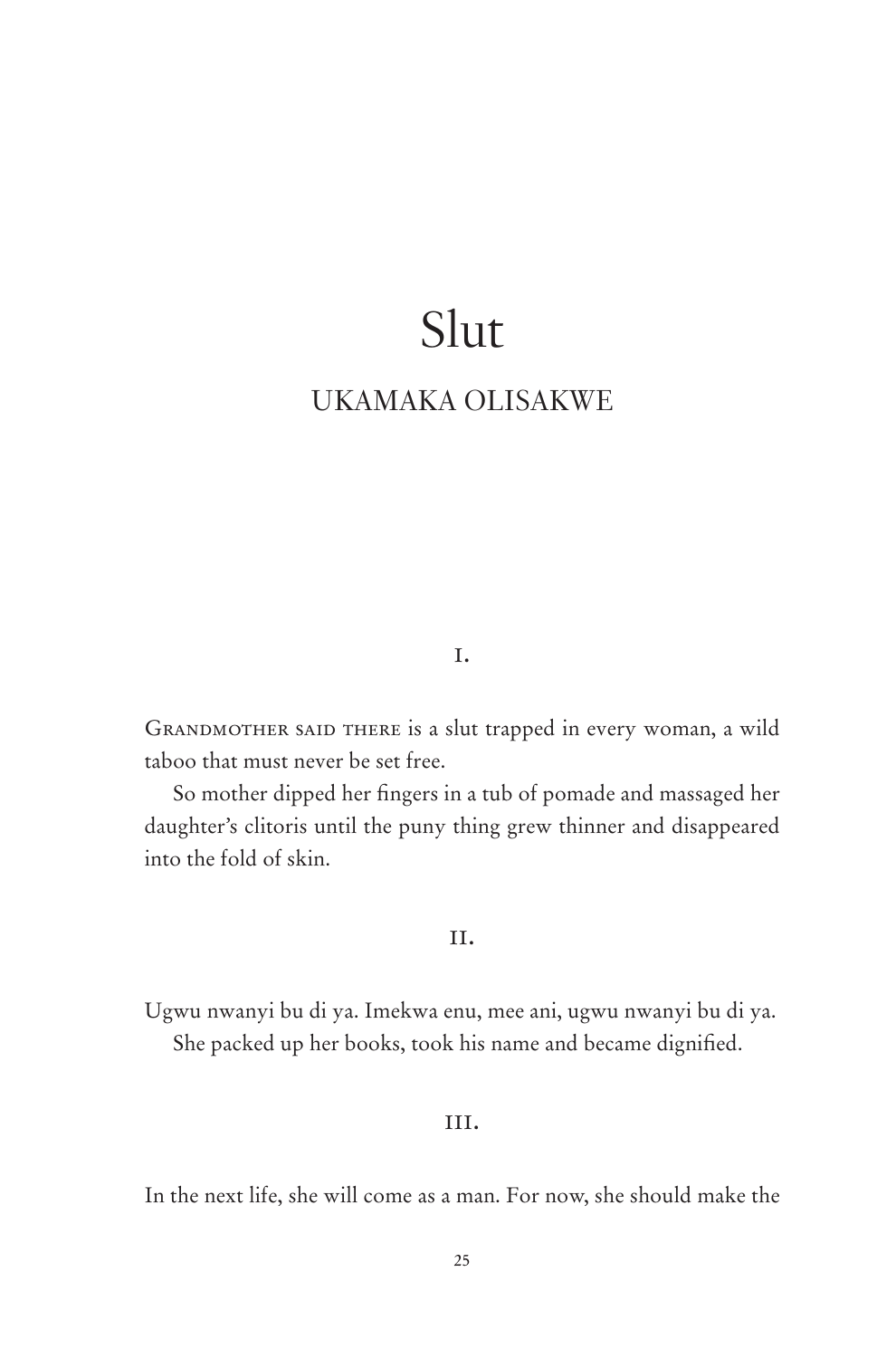best of this body. So she made her husband a pot of soup and prepared a table for him to eat. She laid back and watched him eat.

And though his face was riddled with pleasure, she did not know the taste of her own food.

#### iv.

I stood under a shower, my breasts drooping closer to my stomach, and I thought: you sad paw-paws! It's too early to fall asleep.

#### v.

A masseuse lived down the street. Her fingers sleek and long, body thin and shapely.

One day, I stretched on the bed and let her hands work my nerves, easing my knotted tension.

My slut stirred, and I bit my tongue until I tasted my own blood.

## vi.

Tell me how to make you happy, he said. Here, take my hands, speak with them.

I don't know what happy is, I said. What does it taste like?

Like guavas after the rains washed the trees of harmattan dust. Like onugbu soup after mama added ogiri?

#### vii.

Sex: a ceremony for my husband's orgasm. My hands: tools to stir his eagerness. My body: his to devour.